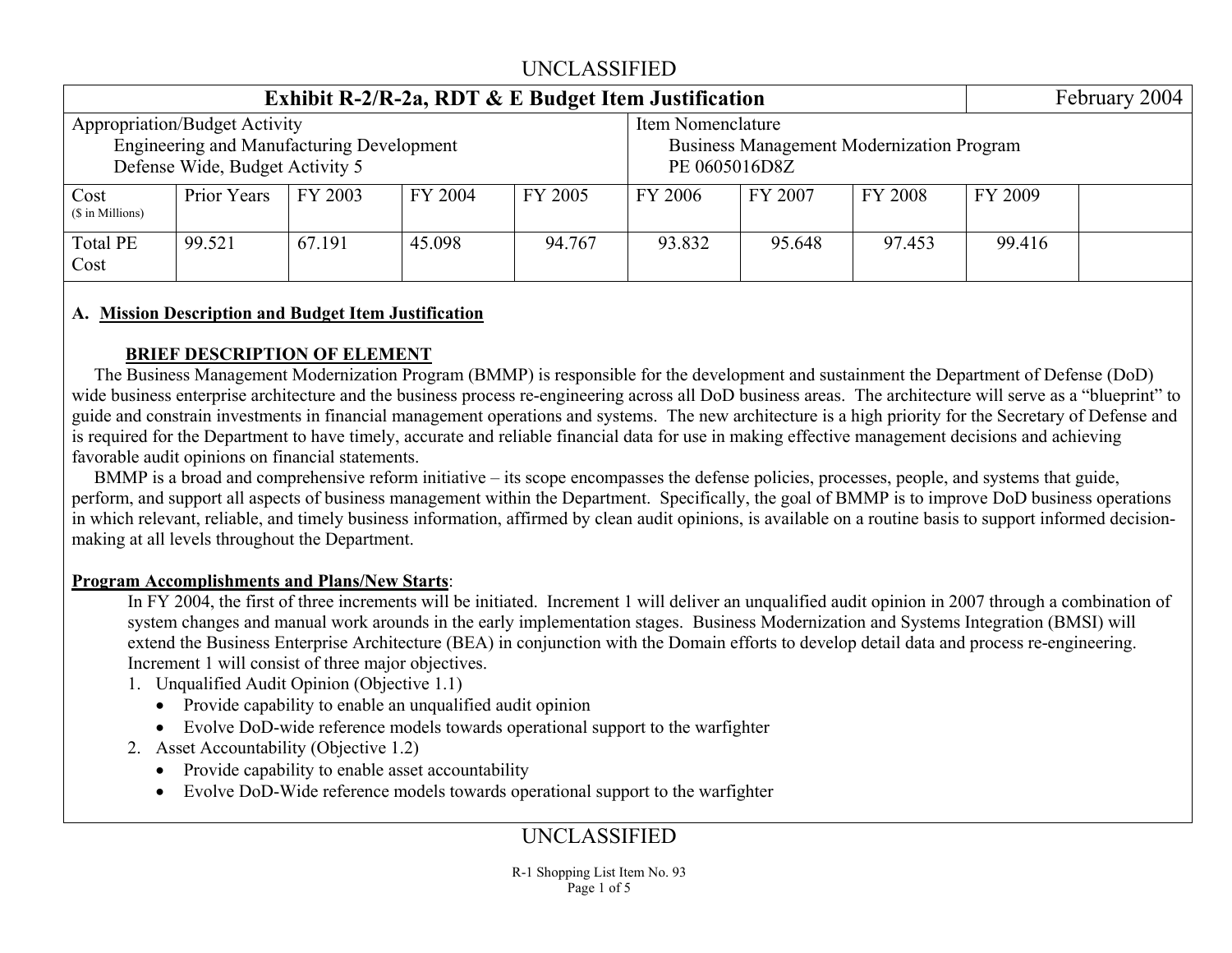| <b>B. Program Change Summary</b>       | FY 2003  | FY 2004   | FY 2005 | FY 2006 |
|----------------------------------------|----------|-----------|---------|---------|
| Previous President's Budget            | 67.838   | 84.688    | 9.861   |         |
| Current BES/President's Budget         | 67.191   | 45.098    | 94.767  | 93.832  |
| <b>Total Adjustments</b>               | $-0.647$ | $-39.590$ | 84.899  | 93.832  |
| Adjustment to Appropriated             |          |           |         |         |
| Value/Transferred Amount               |          |           |         |         |
| a. Congressional realignment           |          |           |         |         |
| <b>Congressionally Directed</b><br>b.  |          |           |         |         |
| <b>Undistributed Reductions</b>        |          |           |         |         |
| <b>Small Business Innovative</b><br>c. |          |           |         |         |
| Reserve                                |          |           |         |         |

Current Budget Submit/Budget Estimate

 Funding: Continuation of the high priority program established in FY 2002. The FY 2003 change were attributed to general inflation or similar changes. FY 2004 change supports the overall transformation to Business Management Modernization Program (BMMP) effort whereby the creation of the 7 domain areas were broken out. The \$39.6M change provides funding to support the domains as they perform portfolio management of systems, creation and termination of systems and detail extension of the BEA. For FY 2005 and 2006, the change was the re-alignment of BMMP procurement funds to RDT&E funds to support the BMSI BMMP effort to perform business process modeling and extension/integration efforts of the architecture. The FY 2004 - FY 2006 changes did not alter the overall funding levels for BMMP but re-aligned the funding for the specific needs of the program.

 Schedule: Maintenance of the Department-wide Business Enterprise Architecture (BEA), perform Business Process Modeling (BPM) and integration Domain Business Process Engineering into the BEA.

Technical: Not Applicable

**C. Other Program Funding Summary:** N/A

**D. D. Acquisition Strategy:** The strategy will be to contract with the private sector for required effort, to include public accounting firms.

### UNCLASSIFIED

R-1 Shopping List Item No. 93 Page 2 of 5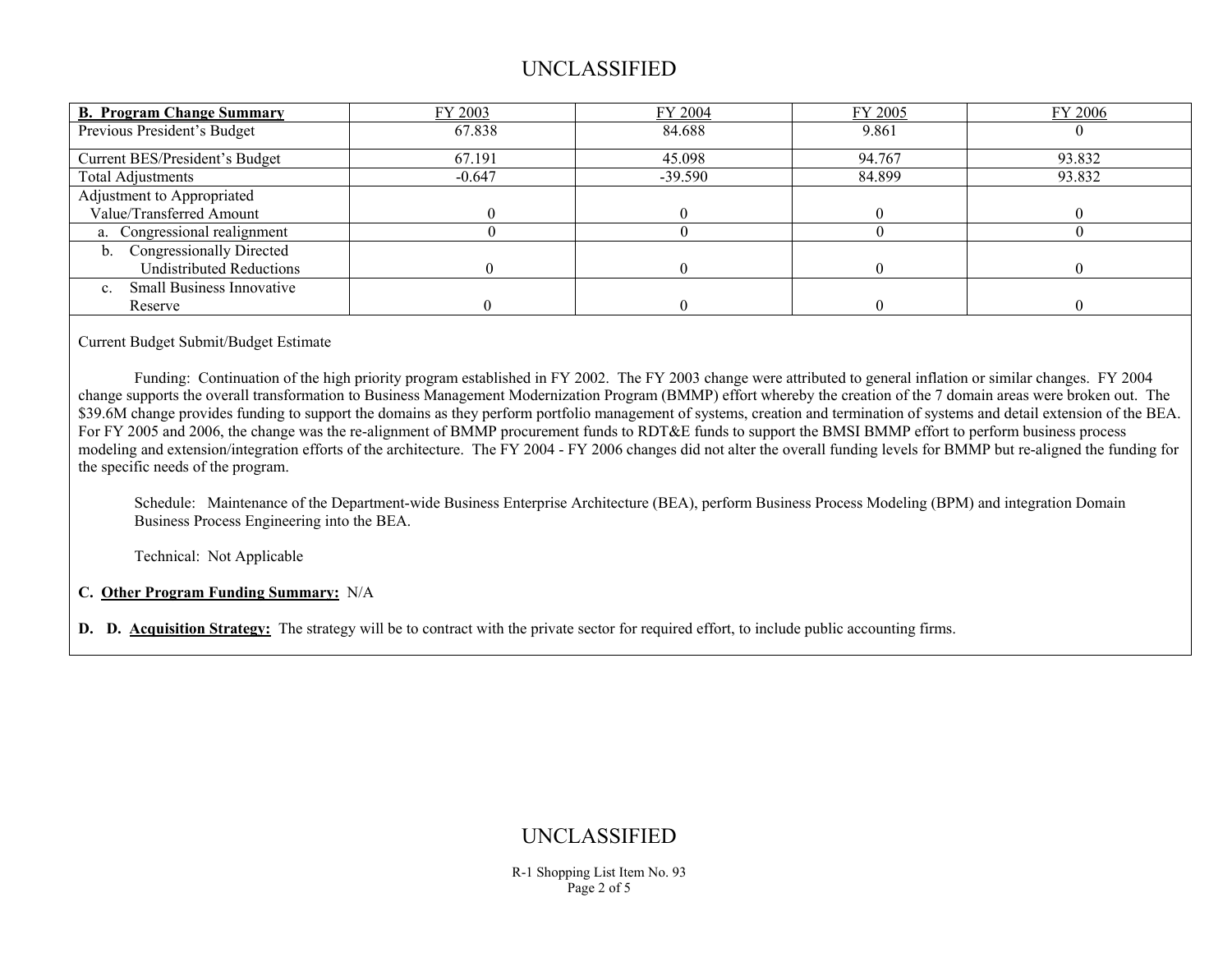|                                                                                                                                               |                                                 | Exhibit R-3, RDT & E, DW Project Cost Analysis |                                |                  | Date: February 2004        |                                                                                       |                            |            |                            |                     |                   |                                |  |
|-----------------------------------------------------------------------------------------------------------------------------------------------|-------------------------------------------------|------------------------------------------------|--------------------------------|------------------|----------------------------|---------------------------------------------------------------------------------------|----------------------------|------------|----------------------------|---------------------|-------------------|--------------------------------|--|
| Appropriation: RDT&E, Budget Activity: 5                                                                                                      |                                                 |                                                |                                |                  |                            | Program Element:<br><b>Business Management Modernization</b><br>0605016D8Z<br>Program |                            |            |                            |                     |                   |                                |  |
|                                                                                                                                               |                                                 |                                                |                                |                  |                            |                                                                                       |                            |            |                            |                     |                   |                                |  |
| <b>Cost Categories</b>                                                                                                                        | Contract<br>Method & Type                       | Performin<br>g Activity<br>$\&$<br>Location    | Total FY<br>2003 &<br>PYs Cost | FY 04 Cost       | FY 04<br><b>Award Date</b> | FY 05 Cost                                                                            | FY 05<br><b>Award Date</b> | FY 06 Cost | FY 06<br><b>Award Date</b> | Cost to<br>Complete | <b>Total Cost</b> | Target<br>Value of<br>Contract |  |
| Perform<br><b>Business</b><br>Process<br>Modeling and<br>Integration of<br>Domain<br><b>Business</b><br>Process Re-<br>engineering<br>efforts | Competitive<br>Blanket<br>Purchase<br>Agreement | <b>BMSI</b>                                    | 61.0                           | 37.5             | Apr 04                     | 85.7                                                                                  | Oct 04                     | 85.0       | Oct 05                     | 256.4               | 527.6             |                                |  |
| Independent<br>Verification and<br>Validation and<br><b>OCI</b> functions                                                                     | Competitive<br>Time &<br>Material               | <b>BMSI</b>                                    | 4.6                            | 1.2              | Mar <sub>04</sub>          | 5.2                                                                                   | Oct 04                     | 5.1        | Oct 05                     | 6.3                 | 22.3              |                                |  |
| Perform<br>Engineering<br>support for the<br>Architecture                                                                                     | Competitive<br>Time &<br>Material               | <b>BMSI</b>                                    | 18.1                           | 2.0              | Jul 04                     | 3.8                                                                                   | Jul 05                     | 3.7        | Jul 06                     | 29.7                | 59.8              |                                |  |
| Support for the<br>Domain and<br>integration of<br><b>BEA</b>                                                                                 | Competitive<br>Time &<br>Material               | <b>BMSI</b>                                    | 5.5                            | $\boldsymbol{0}$ |                            |                                                                                       |                            |            |                            |                     | 5.5               |                                |  |
| Develop the<br>BEA Ver.1.0                                                                                                                    | Competitive<br>Time $\&$<br>Material            | <b>BMSI</b>                                    | 74.7                           | $\boldsymbol{0}$ |                            |                                                                                       |                            |            |                            |                     | 74.7              |                                |  |

### UNCLASSIFIED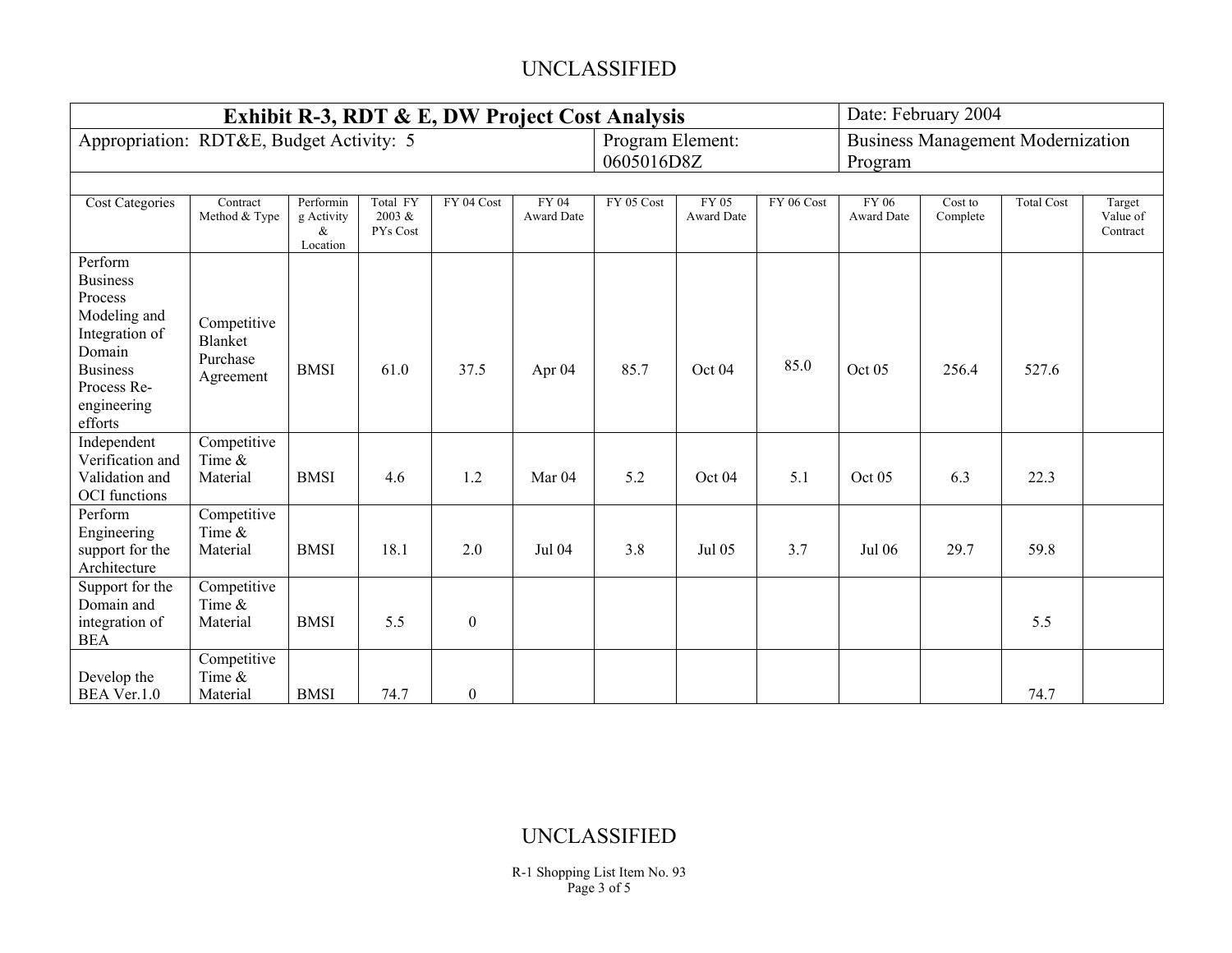| <b>Exhibit R-4, Schedule Profile</b>                      |  |            |                |                |         |                                  |                |  |                |                | Date:          |              |                |                | Month and Year )<br>February 2004                                               |      |                |                |                |    |                |                |                |  |            |                         |                |  |                |                |                 |                |                |                |
|-----------------------------------------------------------|--|------------|----------------|----------------|---------|----------------------------------|----------------|--|----------------|----------------|----------------|--------------|----------------|----------------|---------------------------------------------------------------------------------|------|----------------|----------------|----------------|----|----------------|----------------|----------------|--|------------|-------------------------|----------------|--|----------------|----------------|-----------------|----------------|----------------|----------------|
| <b>Appropriation/Budget Activity</b><br>RDT&E, 5          |  |            |                |                |         |                                  |                |  |                | Program        |                |              |                |                | Program Element Number and Name<br>0605016D8Z Business Management Modernization |      |                |                |                |    |                |                |                |  |            | Project Number and Name |                |  |                |                |                 |                |                |                |
|                                                           |  | 2003       |                |                | 2004    |                                  |                |  |                | 2005           |                |              | 2006           |                |                                                                                 | 2007 |                |                |                |    | 2008           |                |                |  | 2009       |                         |                |  |                |                |                 |                |                |                |
| Fiscal Year                                               |  | $\sqrt{2}$ | $\mathfrak{Z}$ | $\overline{4}$ | $\perp$ | $\overline{2}$<br>$\mathfrak{Z}$ | $\overline{4}$ |  | $\overline{2}$ | $\mathfrak{Z}$ | $\overline{4}$ | $\mathbf{1}$ | $\overline{2}$ | $\mathfrak{Z}$ | $\overline{4}$                                                                  |      | $\overline{2}$ | $\mathfrak{Z}$ | $\overline{4}$ | -1 | $\overline{2}$ | $\mathfrak{Z}$ | $\overline{4}$ |  | $\sqrt{2}$ | $\mathfrak{Z}$          | $\overline{4}$ |  | $\overline{2}$ | $\mathfrak{Z}$ | $\vert 4 \vert$ | $\overline{2}$ | $\mathfrak{Z}$ | $\overline{4}$ |
| <b>Develop Business</b><br>Enterprise<br>Architecture 1.0 |  |            |                |                |         |                                  |                |  |                |                |                |              |                |                |                                                                                 |      |                |                |                |    |                |                |                |  |            |                         |                |  |                |                |                 |                |                |                |
| Increment 1 -                                             |  |            |                |                |         |                                  |                |  |                |                |                |              |                |                |                                                                                 |      |                |                |                |    |                |                |                |  |            |                         |                |  |                |                |                 |                |                |                |
| Increment 2 -                                             |  |            |                |                |         |                                  | Λ              |  |                |                |                |              |                |                |                                                                                 |      |                |                |                |    |                |                |                |  |            |                         |                |  |                |                |                 |                |                |                |
| Increment 3 -                                             |  |            |                |                |         |                                  |                |  |                |                |                |              |                |                |                                                                                 |      |                |                |                |    |                |                |                |  |            |                         |                |  |                |                |                 |                |                |                |
|                                                           |  |            |                |                |         |                                  |                |  |                |                |                |              |                |                |                                                                                 |      |                |                |                |    |                |                |                |  |            |                         |                |  |                |                |                 |                |                |                |
|                                                           |  |            |                |                |         |                                  |                |  |                |                |                |              |                |                |                                                                                 |      |                |                |                |    |                |                |                |  |            |                         |                |  |                |                |                 |                |                |                |
|                                                           |  |            |                |                |         |                                  |                |  |                |                |                |              |                |                |                                                                                 |      |                |                |                |    |                |                |                |  |            |                         |                |  |                |                |                 |                |                |                |

R-4 Schedule Profile -

# UNCLASSIFIED

R-1 Shopping List Item No. 93 Page 4 of 5